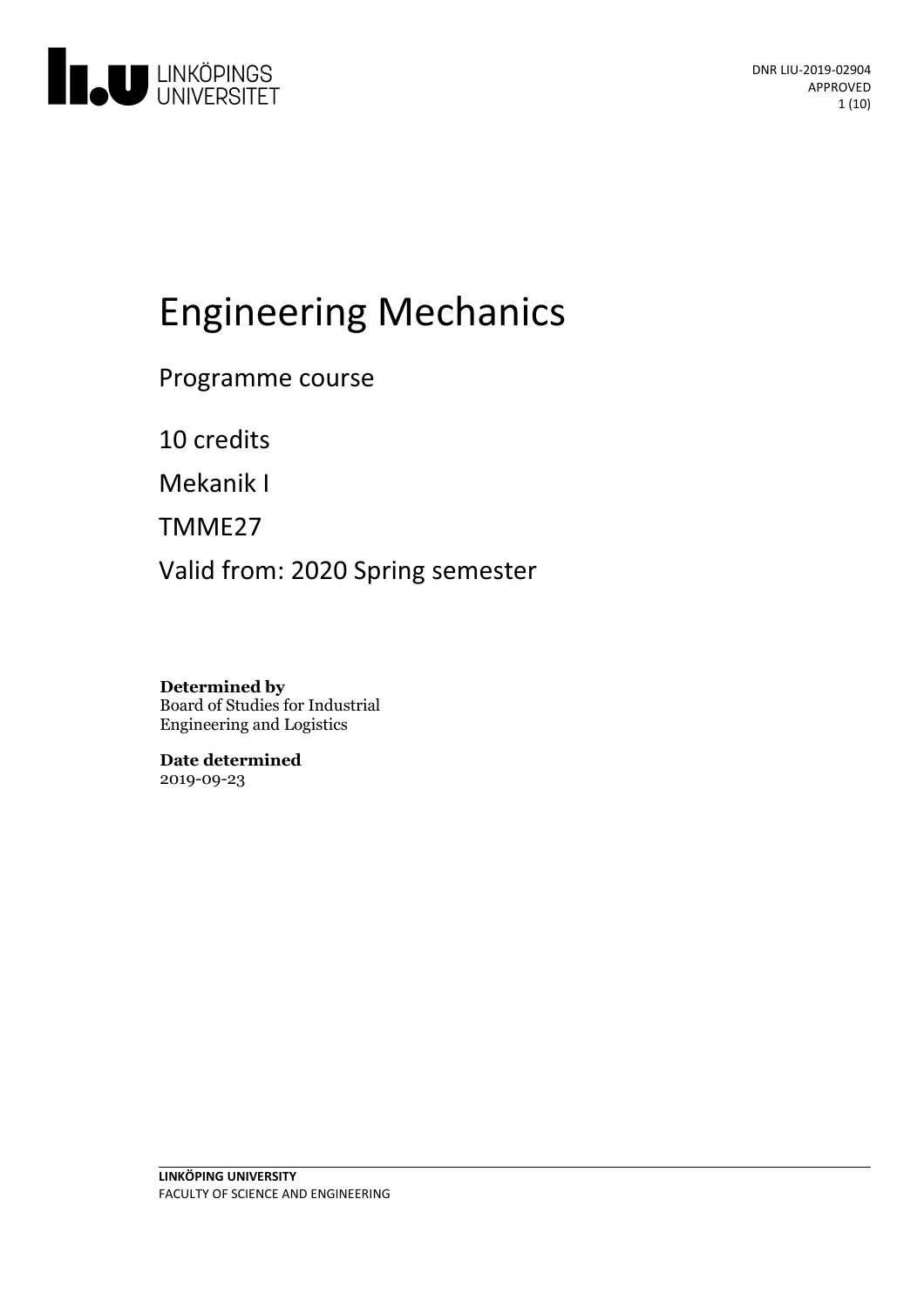# Main field of study

Mechanical Engineering

Course level

First cycle

### Advancement level

 $G_1X$ 

### Course offered for

- Master of Science in Industrial Engineering and Management International
- Master of Science in Industrial Engineering and Management

### Entry requirements

Note: Admission requirements for non-programme students usually also include admission requirements for the programme and threshold requirements for progression within the programme, or corresponding.

### Prerequisites

Algebra, Calculus.

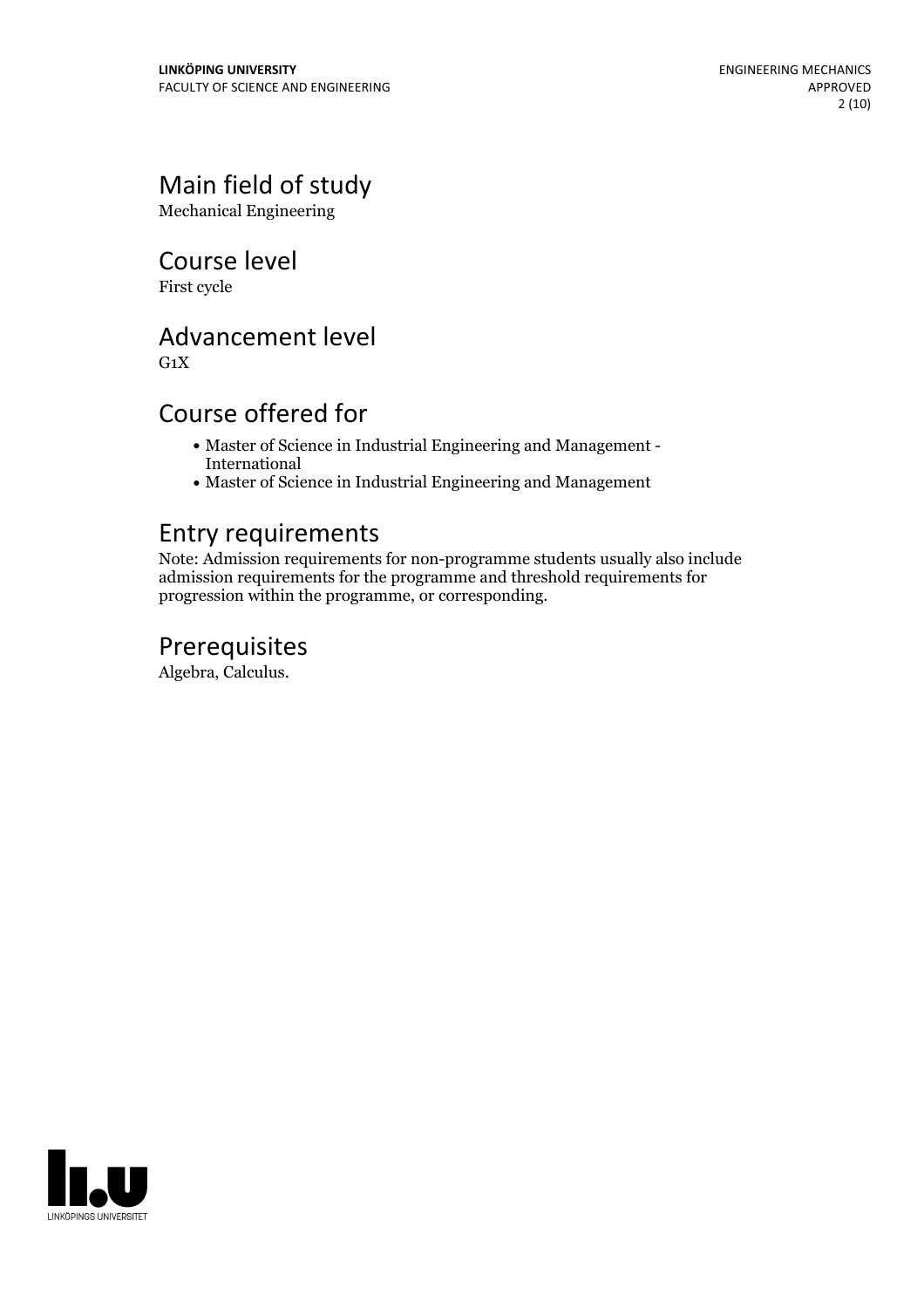# Intended learning outcomes

The purpose of the course is to give the students an understanding knowledge of the basic laws of classical mechanics, and ability to independently apply the laws on concrete mechanical problems. After the course the student should:

- Know the definitions of the fundamental concepts used in mechanics as presented in the course, such asforce, couple, equilibrium, mass center, velocity, acceleration, linear momentum, angular momentum, mass moment of inertia, linear impulse, angular impulse, power, work and
- energy. Be able to define and compute the quantities above in situations in engineering mechanics.<br>• Be able to compute the forces and couples on a mechanical system in
- equilibrium.<br>• Be able to apply the Free-Body Diagram technique, formulate kinematic
- relations, formulate the Newton and Euler's laws of motion for practical problems of the character treated during the course.<br>• Be able to prove simpler results that resemble those presented in the
- course.<br>• Be able to apply the laws treated in the course in order to explain, in
- qualitative terms, the outcome of mechanical experiments.<br>• Be able to judge whether a calculated result is reasonable.
- 

### Course content

- Part 1. Statistics: two- and three-dimensional force systems, couples, reduction of force systems, static equilibrium, center of gravity, Coulomb's law of friction, belt friction. Dynamics of a particle: Newton's laws of motion, velocity and acceleration in rectangular and curvilinear coordinates, work--energy and impulse--momentum principles, impact, vibrations.<br>• Part 2. Rigid body dynamics: kinematics (method of relative velocity and
- acceleration, instant center of velocity), absolute and relative derivatives of vectors, kinetics (Euler's law of motion, work--energy and impulse-- momentum principles) and applications (impact, gyroscopic motion, dynamically unbalanced bodies). <sup>A</sup> computer assignment (formulation and numerical solution of the governing equations of a mechanical system).

# Teaching and working methods<br>The course is given as lectures and classes.

The course runs over the entire autumn semester.

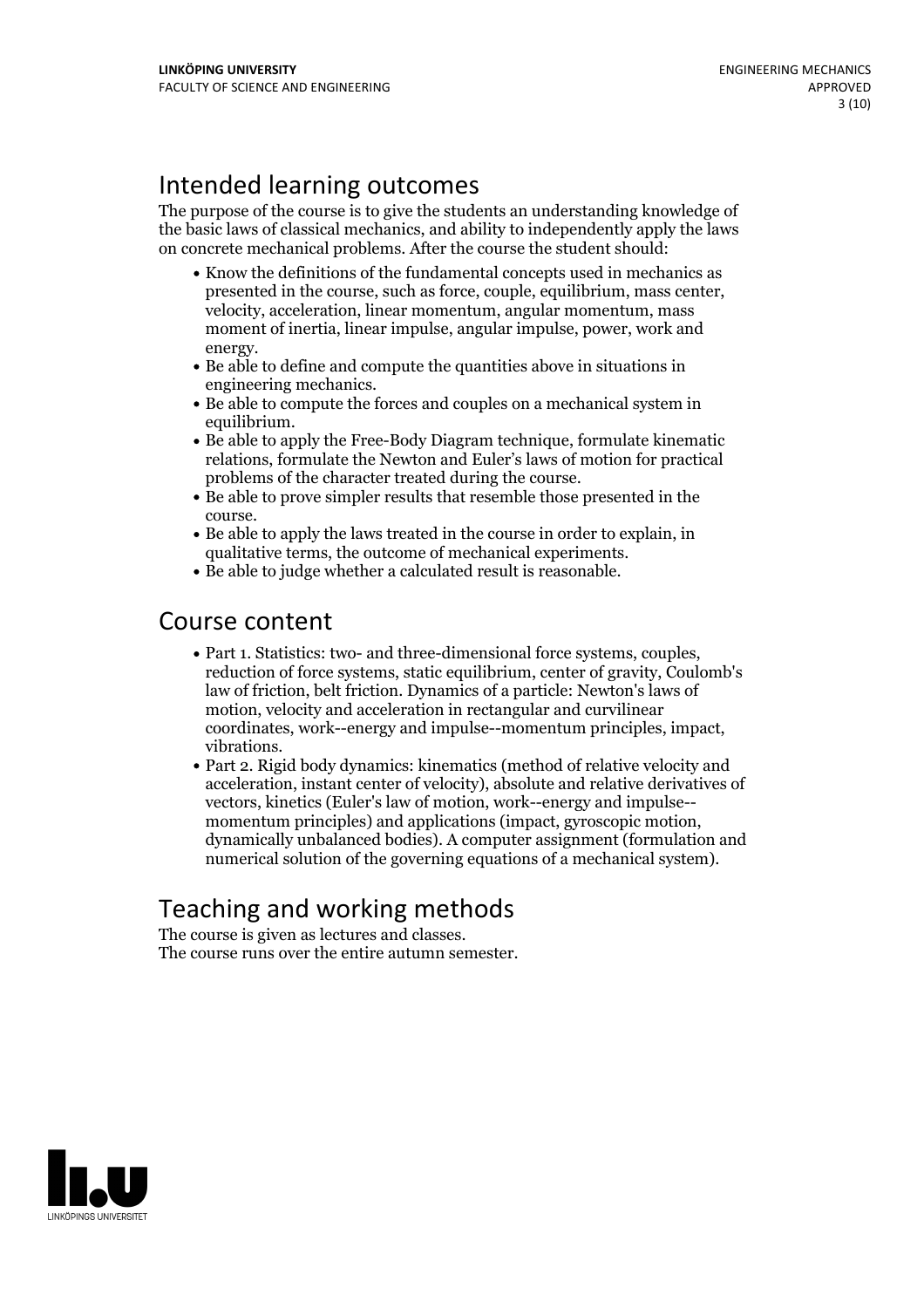### Examination

| TEN1 | Written examination | 5 credits | U, 3, 4, 5 |
|------|---------------------|-----------|------------|
| TEN2 | Written examination | 5 credits | U, 3, 4, 5 |

An examination is held after each subcourse to assess the student's knowledge. The examinations are designed in <sup>a</sup> problem solving format, with <sup>a</sup> maximum score of 15 points. 6 points are passing.

### Grades

Four-grade scale, LiU, U, 3, 4, 5

# Other information

*Supplementary courses:*

Solid mechanics, Mechanical heat transfer and fluid mechanics, Machine elements, Automatic control, Multibody dynamics and robotics.

#### **About teaching and examination language**

The teaching language is presented in the Overview tab for each course. The examination language relates to the teaching language as follows:

- If teaching language is Swedish, the course as a whole or in large parts, is taught in Swedish. Please note that although teaching language is Swedish, parts of the course could be given in English. Examination language is
- Swedish.<br>• If teaching language is Swedish/English, the course as a whole will be taught in English if students without prior knowledge of the Swedish language participate. Examination language is Swedish or English
- $\bullet$  If teaching language is English, the course as a whole is taught in English. Examination language is English.

#### **Other**

The course is conducted in a manner where both men's and women's

experience and knowledge are made visible and developed. The planning and implementation of <sup>a</sup> course should correspond to the course syllabus. The course evaluation should therefore be conducted with the course syllabus as a starting point.

### Department

Institutionen för ekonomisk och industriell utveckling

## Director of Studies or equivalent

Peter Schmidt

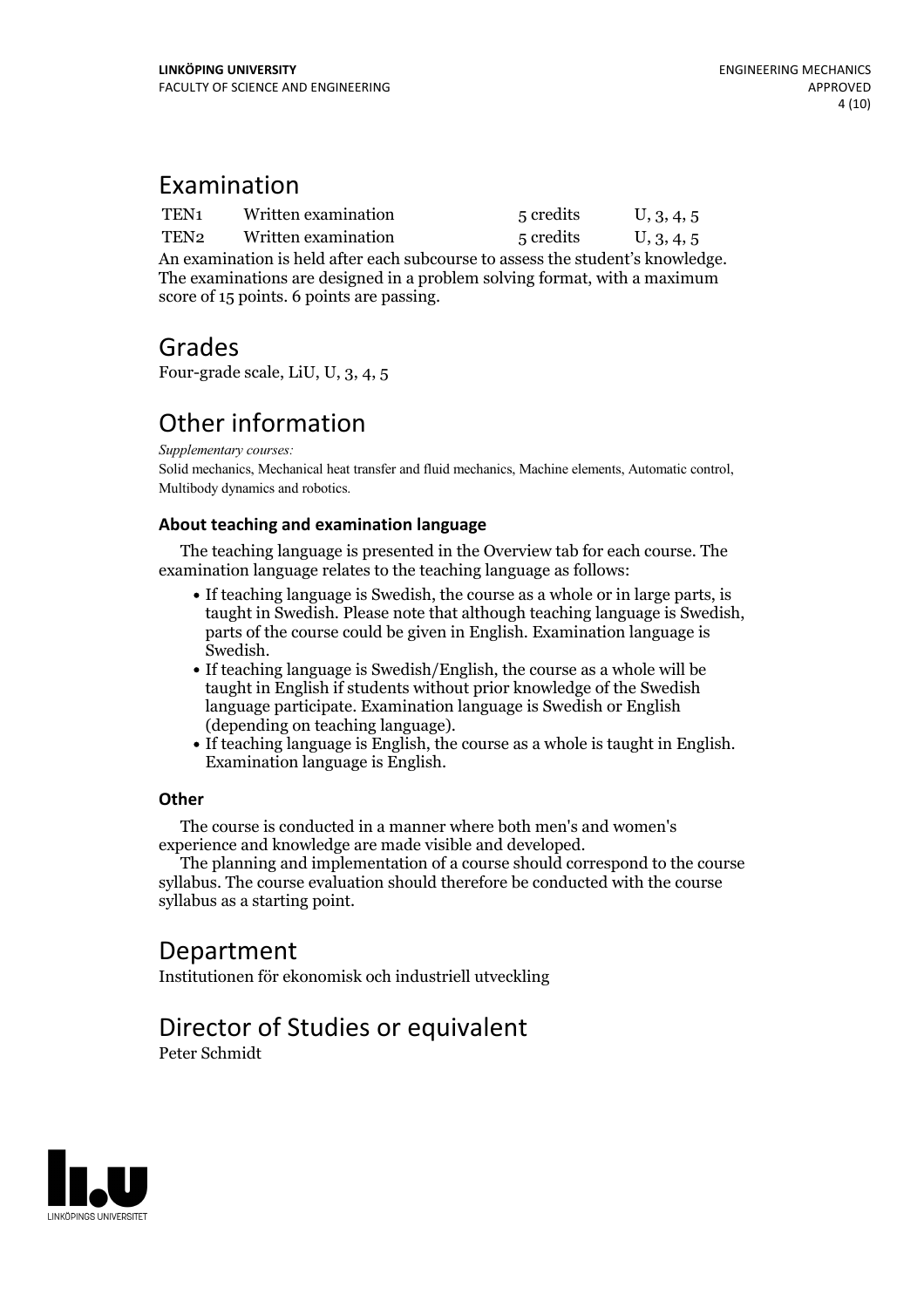### Examiner

Peter Schmidt, Ulf Edlund

# Education components

Preliminary scheduled hours: 94 h Recommended self-study hours: 173 h

### Course literature

#### **Books**

Lindström, S. B., *Föreläsningar i mekanik: Statik och dynamik* Lindström, S. B., Edlund, U. och Schmidt, P., *Problemsamling: Statik och dynamik*

#### **Compendia**

Christensen, P, Kompendium i stelkroppsmekanik

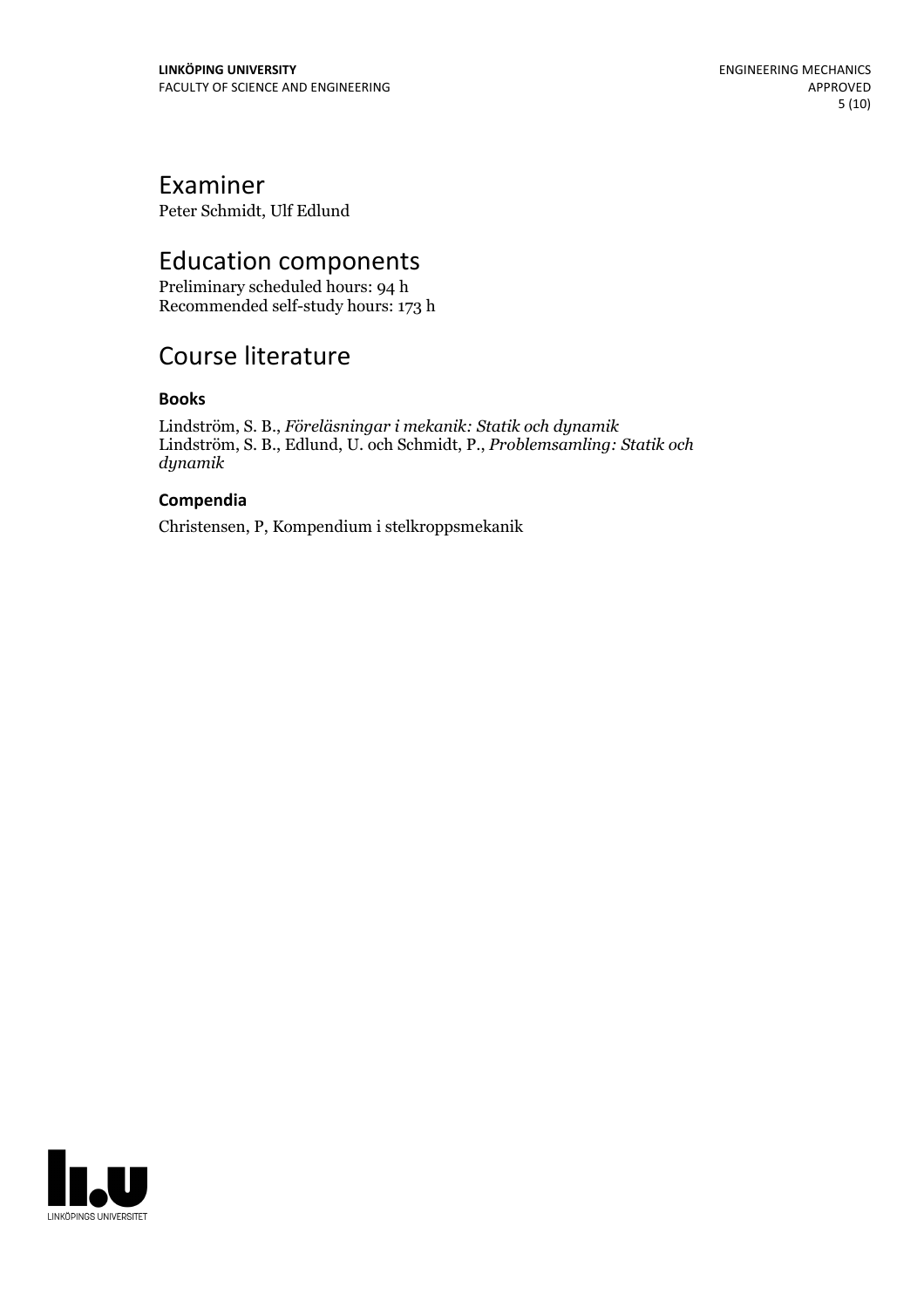## **Common rules**

#### **Course syllabus**

A syllabus must be established for each course. The syllabus specifies the aim and contents of the course, and the prior knowledge that a student must have in order to be able to benefit from the course.

#### **Timetabling**

Courses are timetabled after a decision has been made for this course concerning its assignment to a timetable module.

#### **Interrupting a course**

The vice-chancellor's decision concerning regulations for registration, deregistration and reporting results (Dnr LiU-2015-01241) states that interruptions in study are to be recorded in Ladok. Thus, all students who do not participate in a course for which they have registered must record the interruption, such that the registration on the course can be removed. Deregistration from <sup>a</sup> course is carried outusing <sup>a</sup> web-based form: https://www.lith.liu.se/for-studenter/kurskomplettering?l=en.

#### **Cancelled courses**

Courses with few participants (fewer than 10) may be cancelled or organised in a manner that differs from that stated in the course syllabus. The Dean is to deliberate and decide whether a course is to be cancelled or changed from the course syllabus.

#### **Guidelines relatingto examinations and examiners**

For details, see Guidelines for education and examination for first-cycle and second-cycle education at Linköping University, http://styrdokument.liu.se/Regelsamling/VisaBeslut/917592.

An examiner must be employed as a teacher at LiU according to the LiU Regulations for Appointments

(https://styrdokument.liu.se/Regelsamling/VisaBeslut/622784). For courses in second-cycle, the following teachers can be appointed as examiner: Professor (including Adjunct and Visiting Professor), Associate Professor (including Adjunct), Senior Lecturer (including Adjunct and Visiting Senior Lecturer), Research Fellow, or Postdoc. For courses in first-cycle, Assistant Lecturer (including Adjunct and Visiting Assistant Lecturer) can also be appointed as examiner in addition to those listed for second-cycle courses. In exceptional cases, a Part-time Lecturer can also be appointed as an examiner at both first- and second cycle, see Delegation of authority for the Board of Faculty of Science and Engineering.

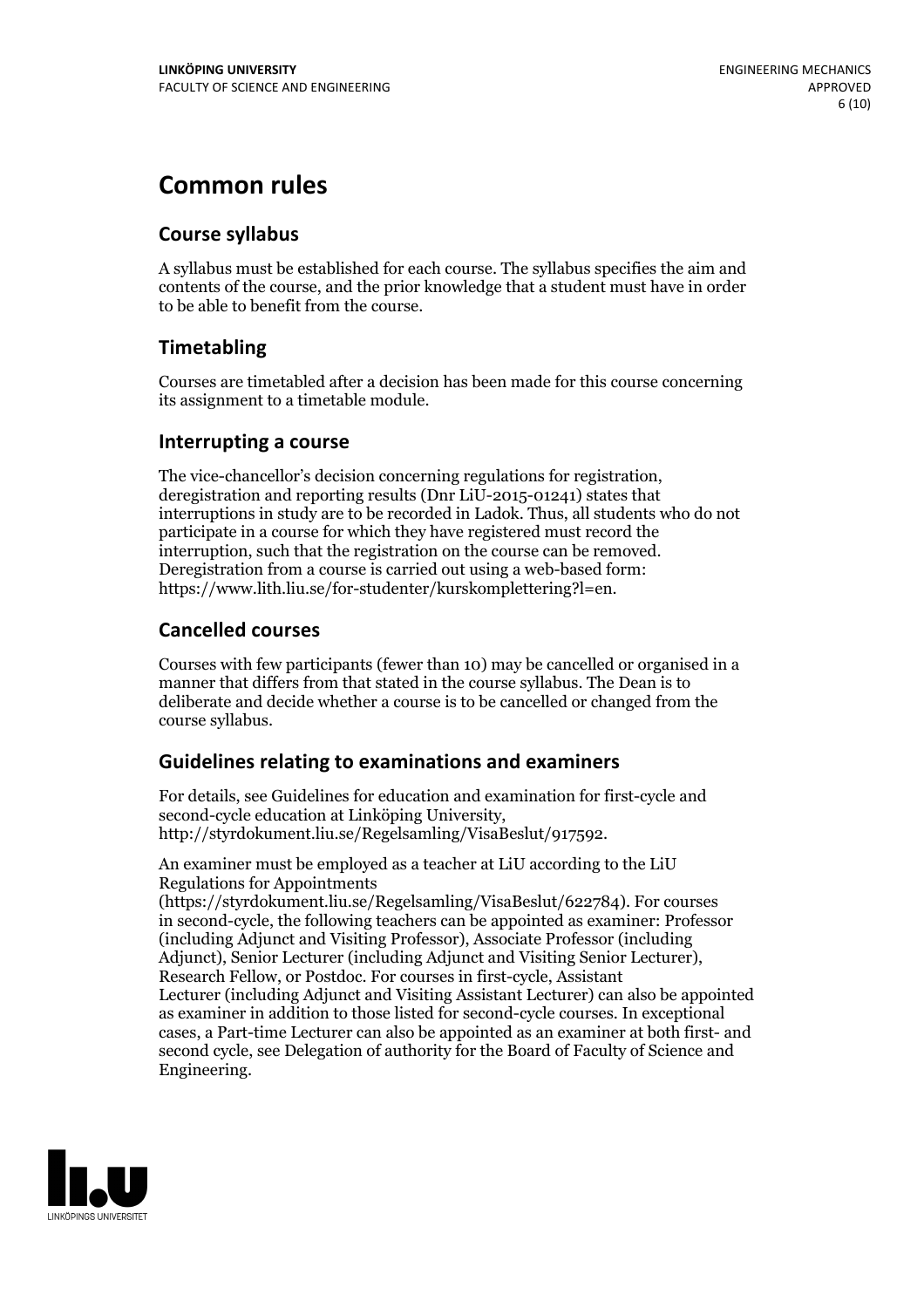#### **Forms of examination**

#### **Examination**

Written and oral examinations are held at least three times a year: once immediately after the end of the course, once in August, and once (usually) in one of the re-examination periods. Examinations held at other times are to follow a decision of the board of studies.

Principles for examination scheduling for courses that follow the study periods:

- courses given in VT1 are examined for the first time in March, with re-examination in June and August
- courses given in VT2 are examined for the first time in May, with re-examination in August and October
- courses given in HT1 are examined for the first time in October, with re-examination in January and August
- courses given in HT2 are examined for the first time in January, with re-examination in March and in August.

The examination schedule is based on the structure of timetable modules, but there may be deviations from this, mainly in the case of courses that are studied and examined for several programmes and in lower grades (i.e. 1 and 2).

Examinations for courses that the board of studies has decided are to be held in alternate years are held three times during the school year in which the course is given according to the principles stated above.

Examinations for courses that are cancelled orrescheduled such that they are not given in one or several years are held three times during the year that immediately follows the course, with examination scheduling that corresponds to the scheduling that was in force before the course was cancelled or rescheduled.

When a course is given for the last time, the regular examination and two re-<br>examinations will be offered. Thereafter, examinations are phased out by offering three examinations during the following academic year at the same times as the examinations in any substitute course. If there is no substitute course, three examinations will be offered during re-examination periods during the following academic year. Other examination times are decided by the board of studies. In all cases above, the examination is also offered one more time during the academic year after the following, unless the board of studies decides otherwise.

If a course is given during several periods of the year (for programmes, or on different occasions for different programmes) the board or boards of studies determine together the scheduling and frequency of re-examination occasions.

#### **Registration for examination**

In order to take an examination, a student must register in advance at the Student Portal during the registration period, which opens 30 days before the date of the examination and closes 10 days before it. Candidates are informed of the location of the examination by email, four days in advance. Students who have not

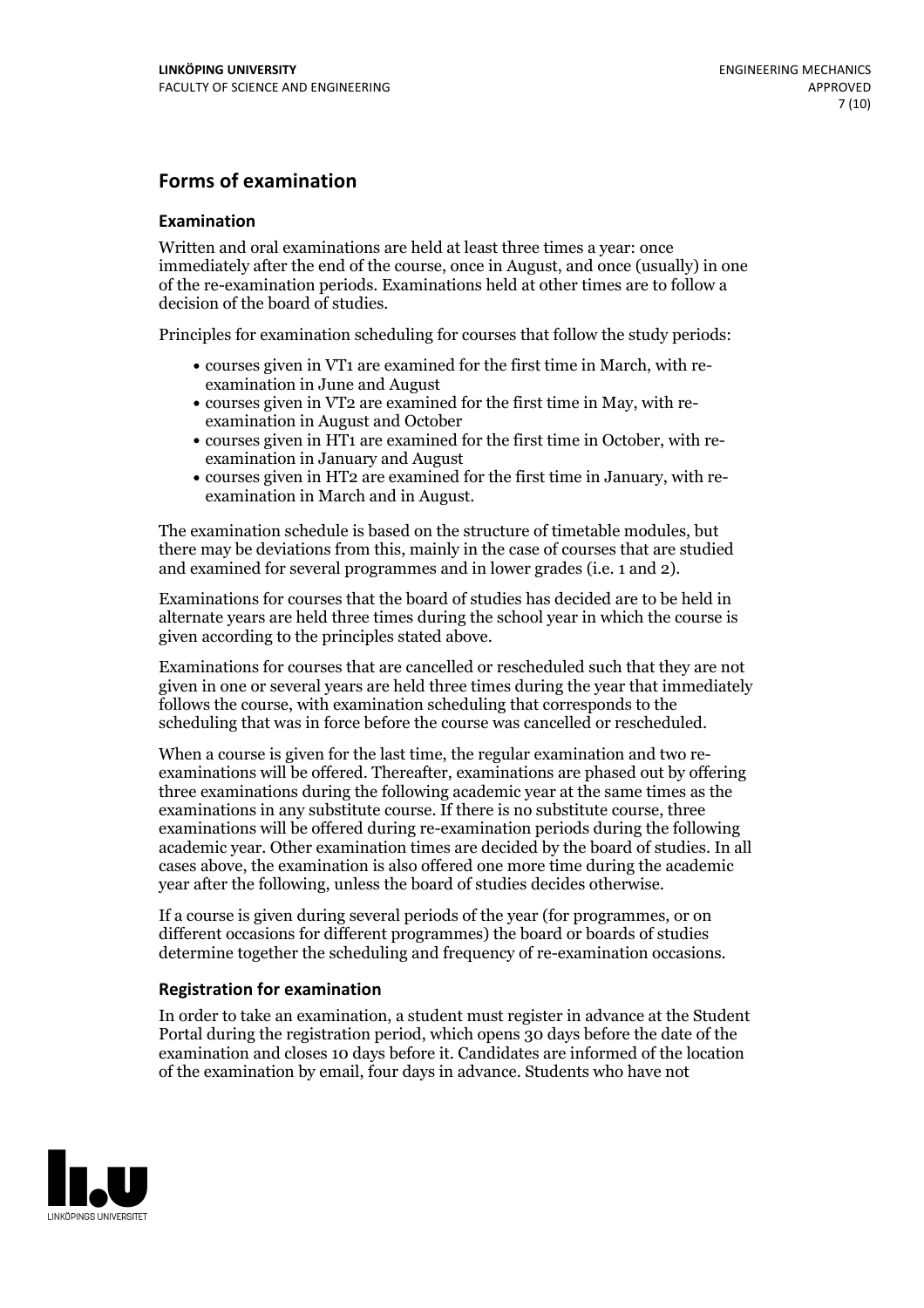registered for an examination run the risk of being refused admittance to the examination, if space is not available.

Symbols used in the examination registration system:

\*\* denotes that the examination is being given for the penultimate time.

\* denotes that the examination is being given for the last time.

#### **Code of conduct for students during examinations**

Details are given in a decision in the university's rule book: http://styrdokument.liu.se/Regelsamling/VisaBeslut/622682.

#### **Retakes for higher grade**

Students at the Institute of Technology at LiU have the right to retake written examinations and computer-based examinations in an attempt to achieve a higher grade. This is valid for all examination components with code "TEN" and "DAT". The same right may not be exercised for other examination components, unless otherwise specified in the course syllabus.

A retake is not possible on courses that are included in an issued degree diploma.

#### **Retakes of other forms of examination**

Regulations concerning retakes of other forms of examination than written examinations and computer-based examinations are given in the LiU guidelines

http://styrdokument.liu.se/Regelsamling/VisaBeslut/917592.

#### **Plagiarism**

For examinations that involve the writing of reports, in cases in which it can be assumed that the student has had access to other sources (such as during project work, writing essays, etc.), the material submitted must be prepared in accordance with principles for acceptable practice when referring to sources (references or quotations for which the source is specified) when the text, images, ideas, data,  $\vec{e}$  etc. of other people are used. It is also to be made clear whether the author has reused his or her own text, images, ideas, data, etc. from previous examinations, such as degree projects, project reports, etc. (this is sometimes known as "self- plagiarism").

A failure to specify such sources may be regarded as attempted deception during examination.

#### **Attempts to cheat**

In the event of <sup>a</sup> suspected attempt by <sup>a</sup> student to cheat during an examination, or when study performance is to be assessed as specified in Chapter <sup>10</sup> of the Higher Education Ordinance, the examiner is to report this to the disciplinary board of the university. Possible consequences for the student are suspension from study and a formal warning. More information is available at https://www.student.liu.se/studenttjanster/lagar-regler-rattigheter?l=en.

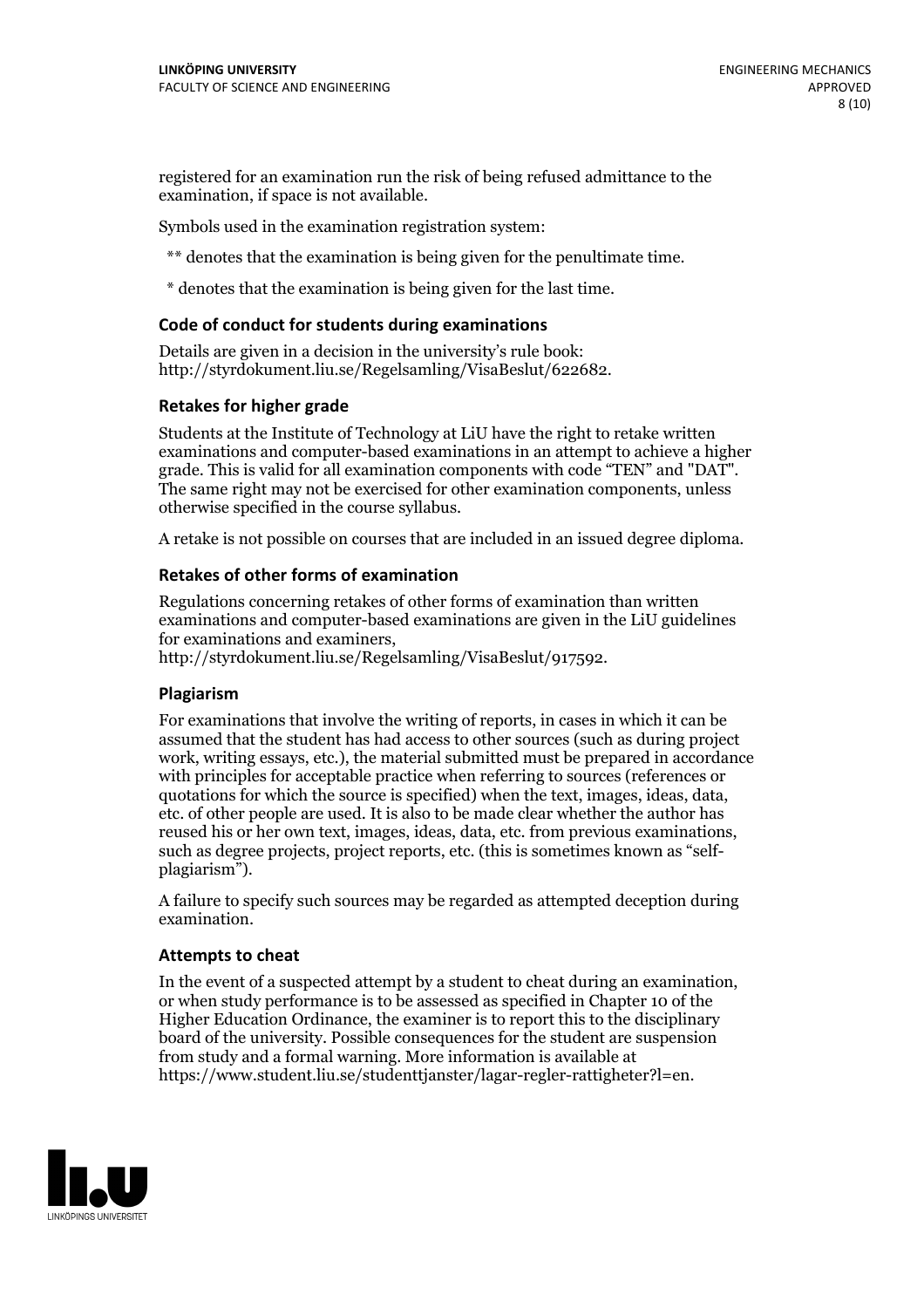#### **Grades**

The grades that are preferably to be used are Fail (U), Pass (3), Pass not without distinction  $(4)$  and Pass with distinction  $(5)$ .

- 1. Grades U, 3, 4, 5 are to be awarded for courses that have written
- examinations. 2. Grades Fail (U) and Pass (G) may be awarded for courses with <sup>a</sup> large degree of practical components such as laboratory work, project work and group work. 3. Grades Fail (U) and Pass (G) are to be used for degree projects and other
- independent work.

#### **Examination components**

- 
- 1. Grades U, 3, 4, <sup>5</sup> are to be awarded for written examinations (TEN). 2. Examination components for which the grades Fail (U) and Pass (G) may be awarded are laboratory work (LAB), project work (PRA), preparatory written examination (KTR), oral examination (MUN), computer-based
- examination (DAT), home assignment (HEM), and assignment (UPG). 3. Students receive grades either Fail (U) or Pass (G) for other examination components in which the examination criteria are satisfied principally through active attendance such as other examination (ANN), tutorial group (BAS) or examination item (MOM). 4. Grades Fail (U) and Pass (G) are to be used for the examination
- components Opposition (OPPO) and Attendance at thesis presentation (AUSK) (i.e. part of the degree project).

For mandatory components, the following applies: If special circumstances prevail, and if it is possible with consideration of the nature of the compulsory component, the examiner may decide to replace the compulsory component with another equivalent component. (In accordance with the LiU Guidelines for education and examination for first-cycle and second-cycle education at Linköping University, http://styrdokument.liu.se/Regelsamling/VisaBeslut/917592).

For written examinations, the following applies: If the LiU coordinator for students with disabilities has granted a student the right to an adapted examination for a written examination in an examination hall, the student has the right to it. If the coordinator has instead recommended for the student an adapted examination or alternative form of examination, the examiner may grant this if the examiner assesses that it is possible, based on consideration of the course objectives. (In accordance with the LiU Guidelines for education and examination for first-cycle and second-cycle education at Linköping University, http://styrdokument.liu.se/Regelsamling/VisaBeslut/917592).

The examination results for a student are reported at the relevant department.

### **Regulations (applyto LiU in its entirety)**

The university is a government agency whose operations are regulated by